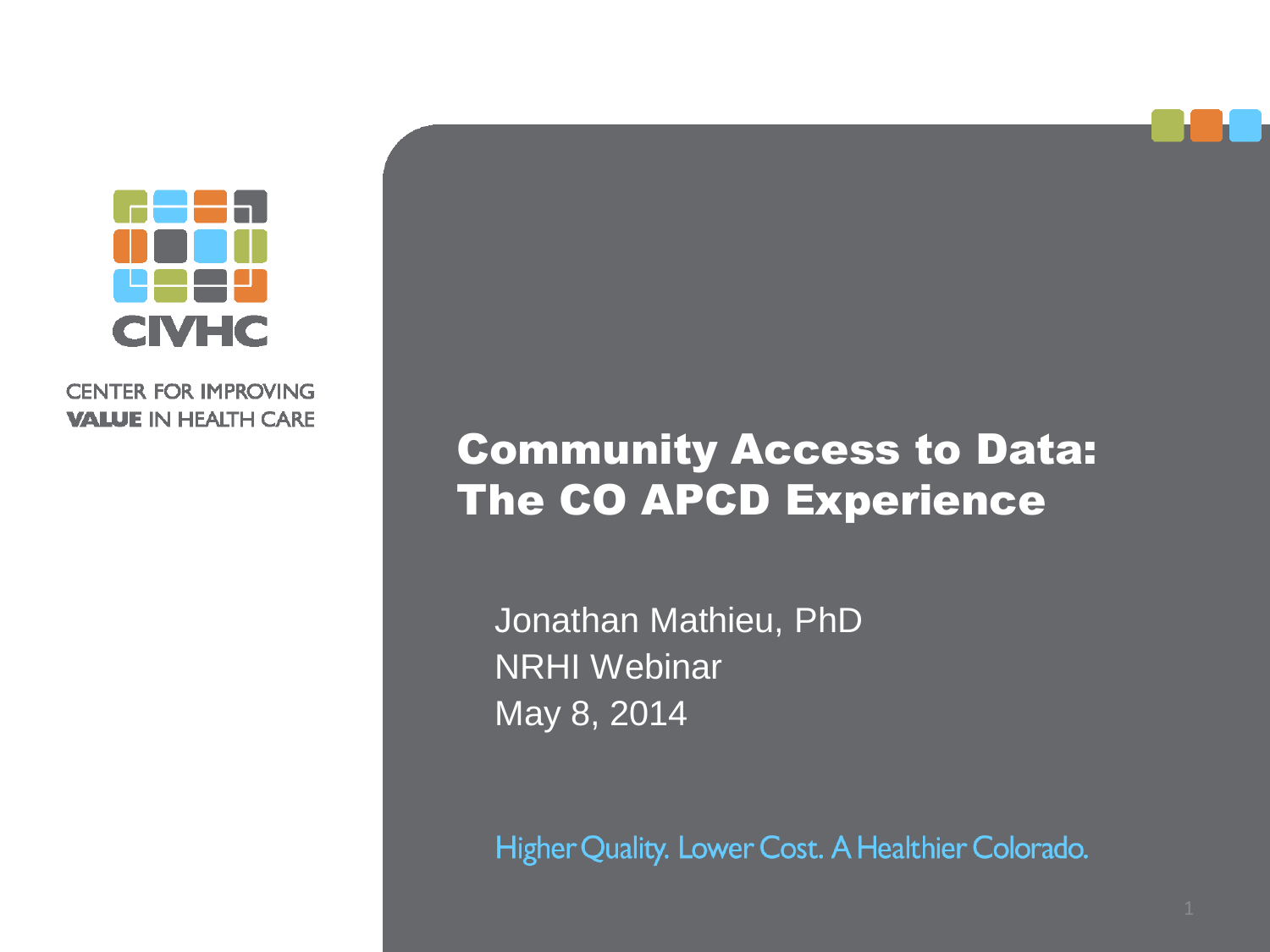## The Colorado All Payer Claims Database (APCD)





- CIVHC named Administrator by HCPF
- Collect data from all public/private payers
- First aggregated public reports published in Q4 2012 [\(www.cohealthdata.org](http://www.cohealthdata.org/))
- Steadily build towards increased price and quality transparency
- No general funds, sustainability model
- Utilize Treo Solutions & other business partners technology and analytics

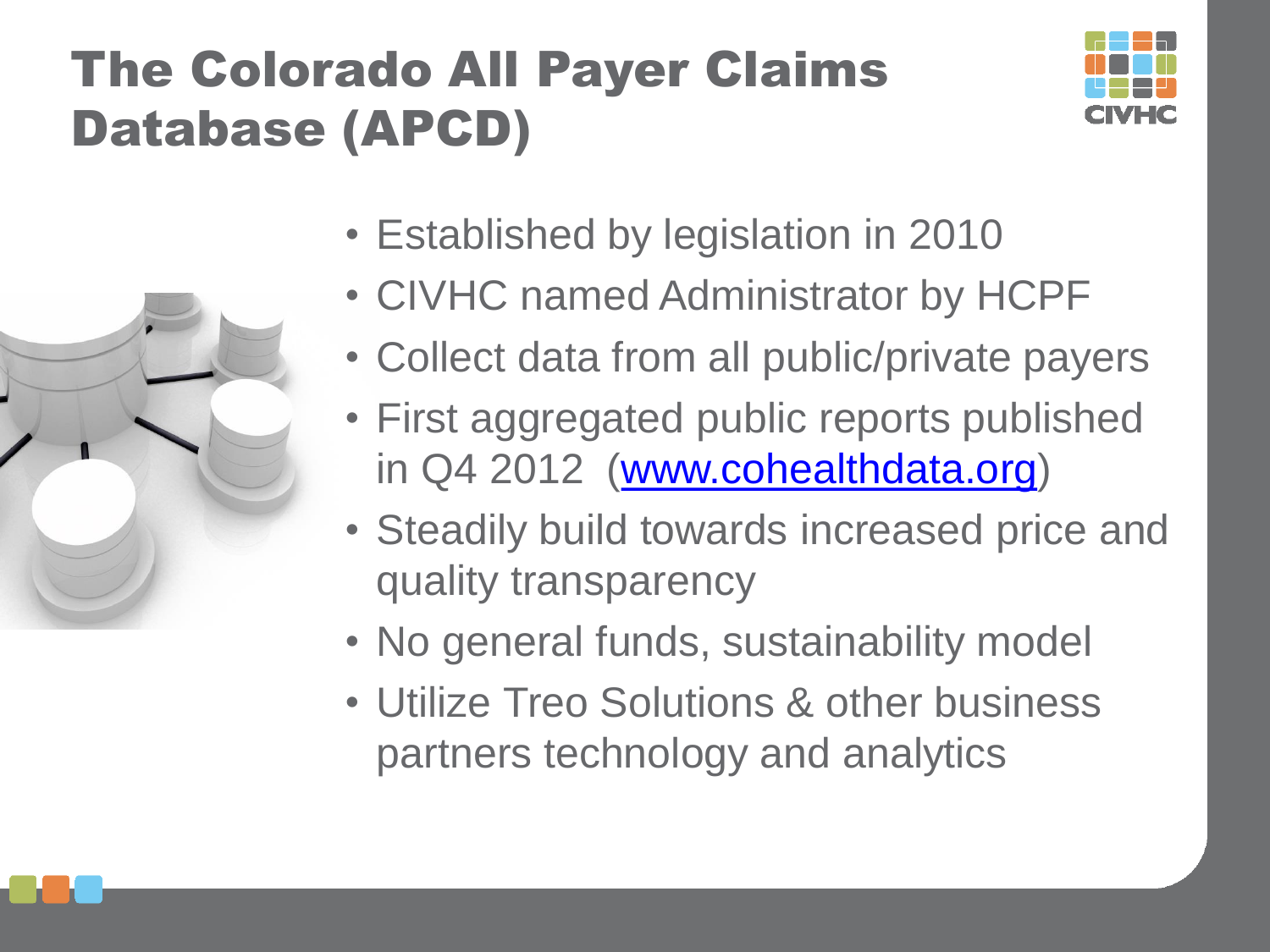# CO APCD Statute: HB 10-1330



- Mandatory Public Reporting
	- The CO APCD shall collect, aggregate, distribute and publicly report performance data on:
		- quality, health outcomes, health disparities
		- cost, utilization, and pricing
	- In a manner accessible for consumers, public and private purchasers, providers and policymakers
- Non-Public Reporting is Allowed
	- Data shall be available to state agencies and private entities in CO engaged in efforts to improve health care
	- Subject to HIPAA, HITECH, etc.

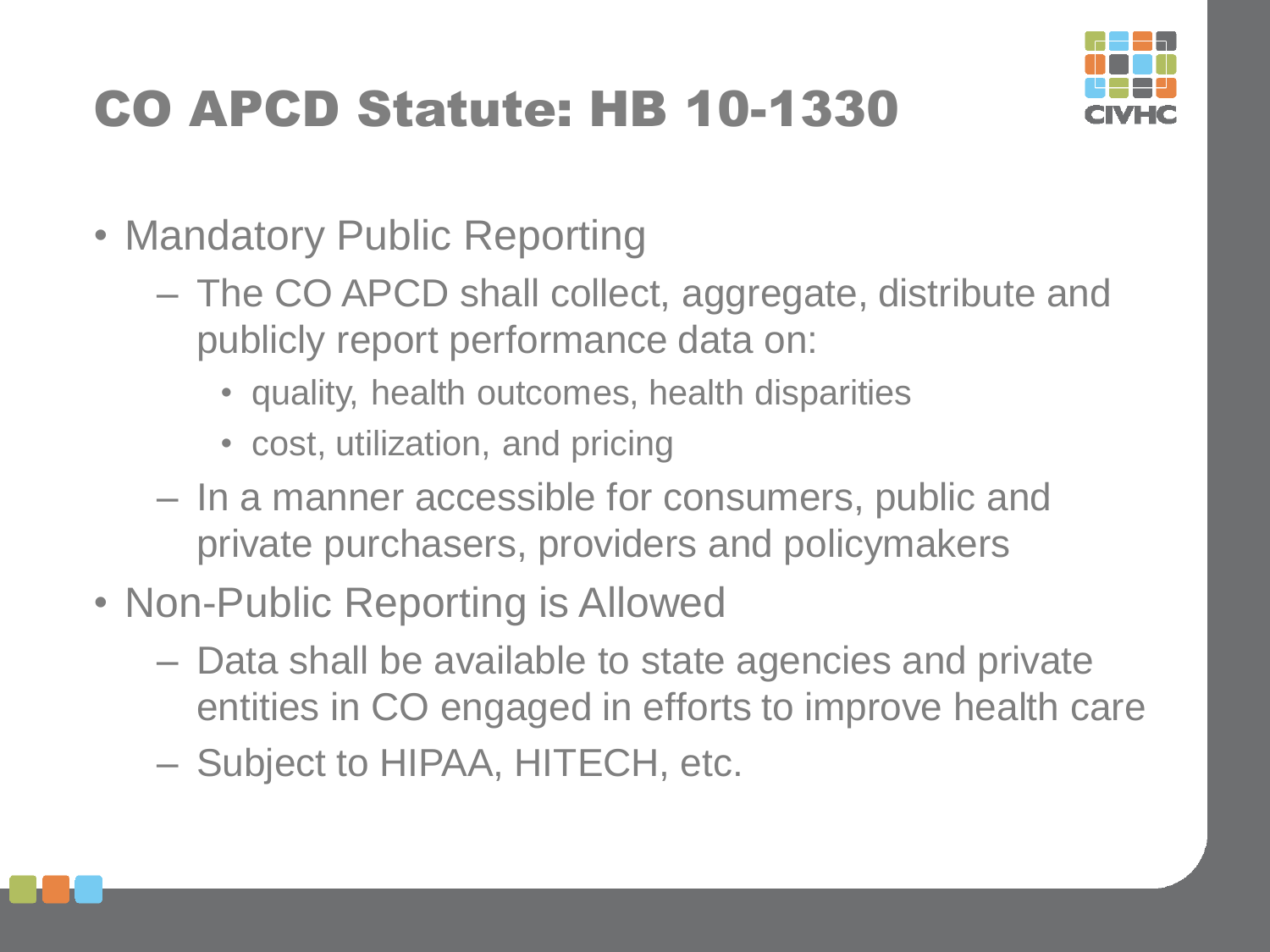# CO APCD Rules: 10 CCR 2505-5



- Mandatory Public Reporting:
	- Aggregate level reports describing patterns of:
		- Incidence and variation of targeted medical conditions
		- State and regional cost patterns
		- Utilization of services
	- Accessible and available to the public on consumer facing websites in accordance with HIPAA standards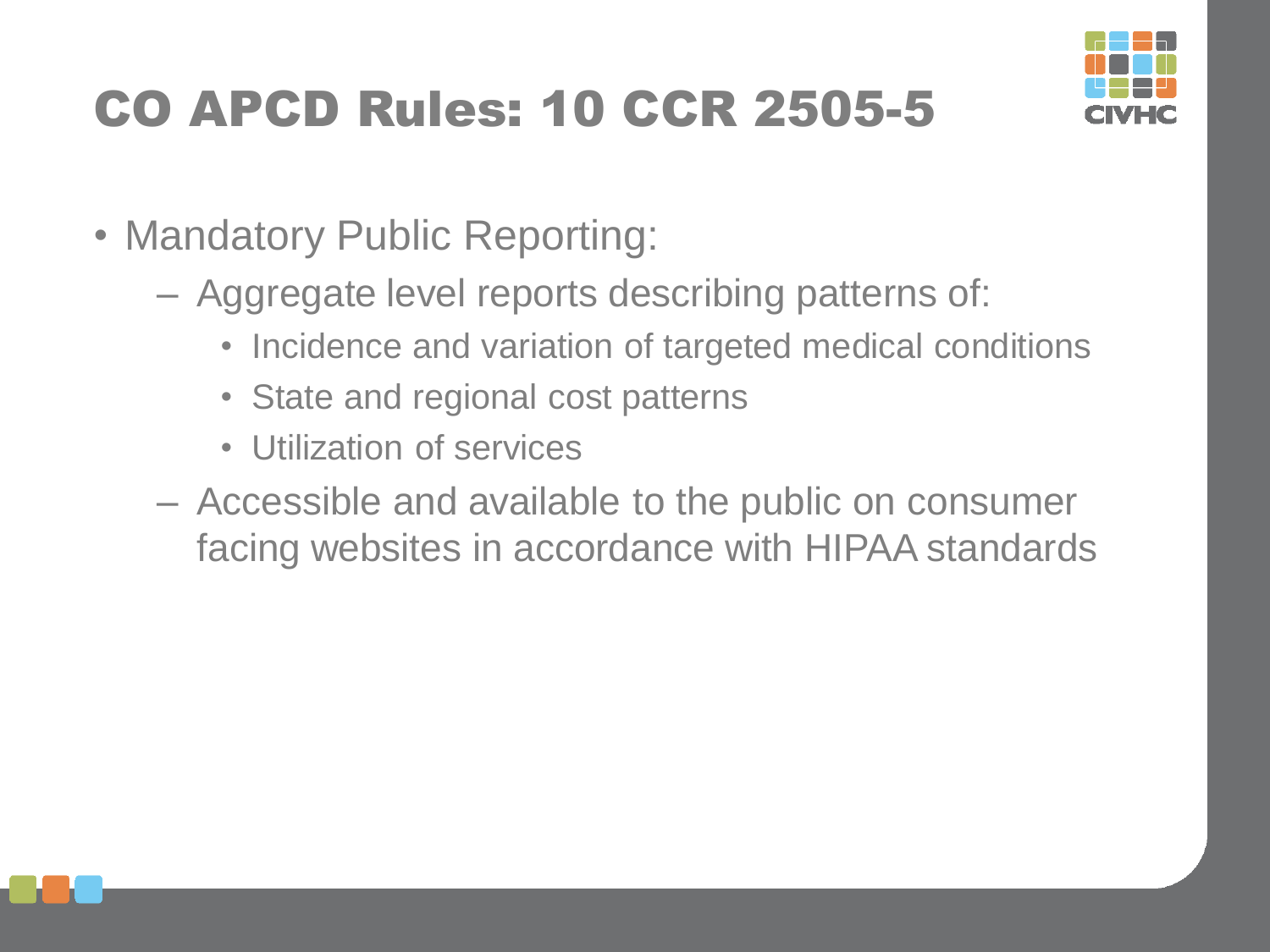# CO APCD Rules: 10 CCR 2505-5



- Non-Public Reporting
	- A state agency or private entity engaged in efforts to improve health care or public health outcomes for Colorado residents may request a *specialized report*
		- Requires a written request detailing the project purpose, methodology and qualifications of requesting entity
		- HIPAA compliant Data Use Agreement
	- Subject to review by Data Release Review Committee
		- Consistent with APCD statutory purpose
		- Contribute to efforts to improve health care for CO
		- Consistent with HIPAA, HITECH, etc.
	- APCD Administrator my charge a reasonable fee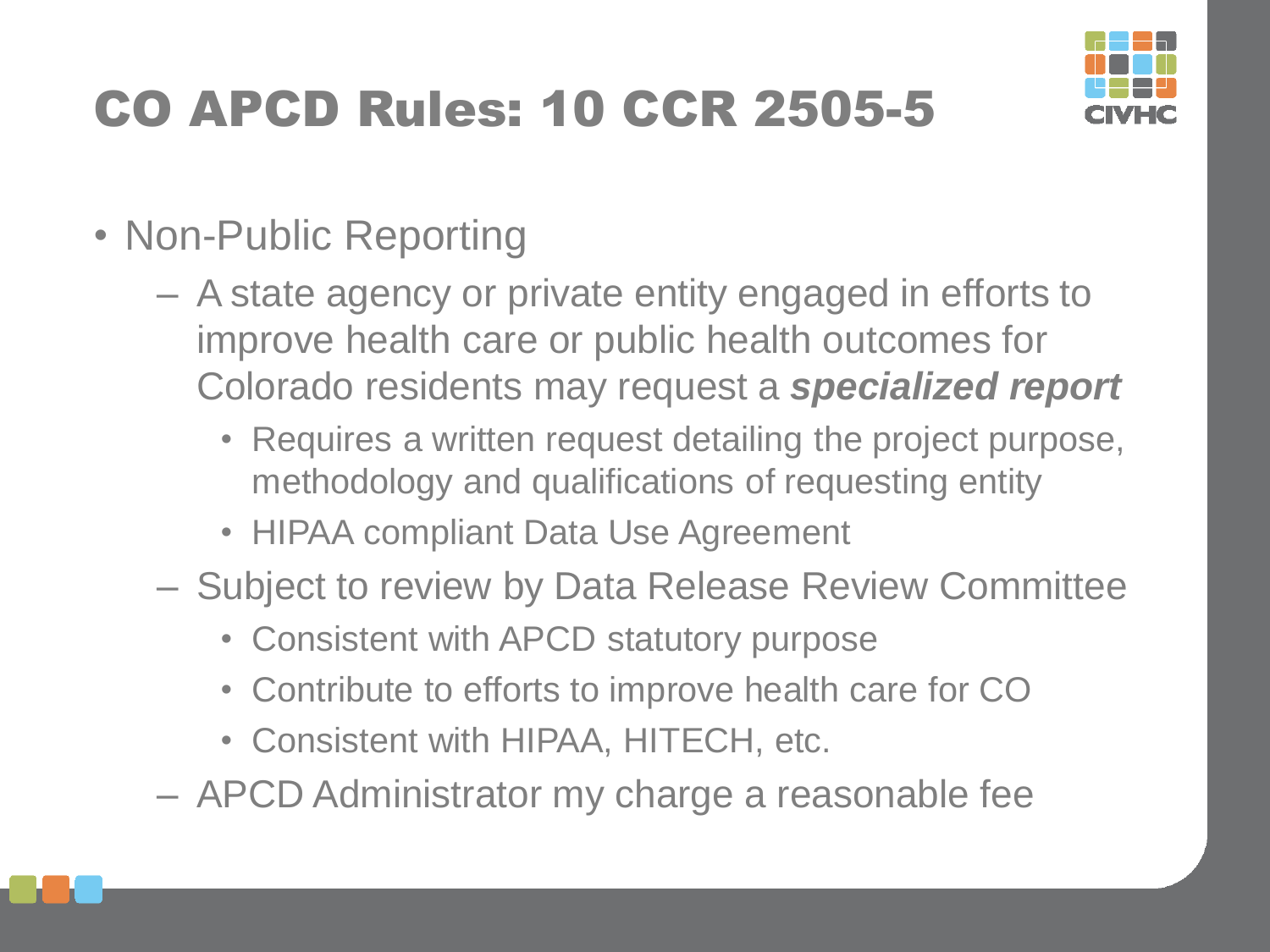# Specialized Report Options:



- Custom Report
	- High-level, descriptive summary statistics
	- Based on aggregated and de-identified data
- De-Identified Data Set
	- In keeping with HIPAA standard
	- Limited claims level and financial detail
- Limited Data Set
	- In keeping with HIPAA standard
	- Higher bar in terms of DUA, data privacy and security policies
- Identifiable Information
	- Limited to highly qualified, experienced research entities
	- Limited by project purpose/proposed use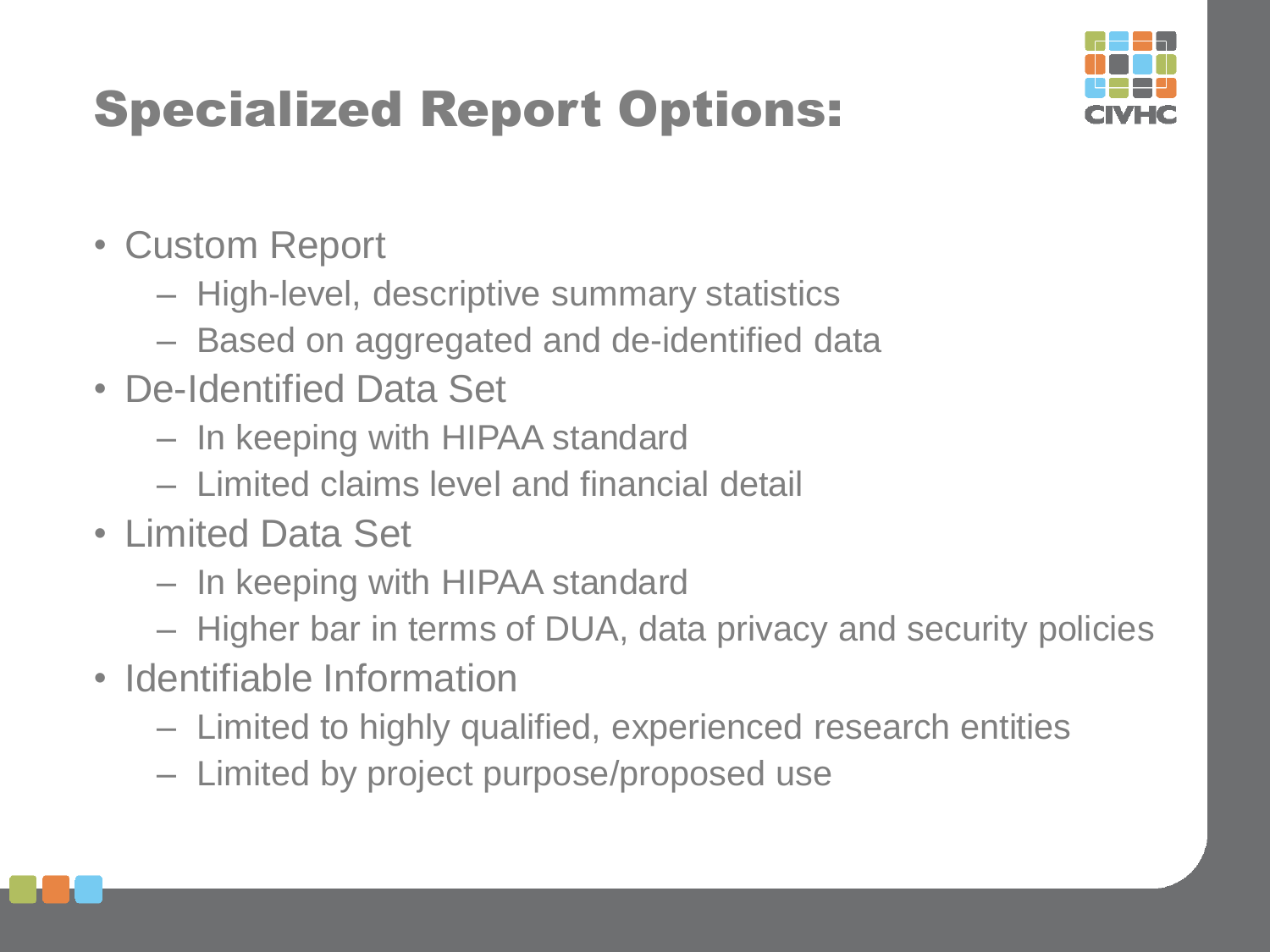## **Challenges**

- Statutory and Regulatory Limitations
- HIPAA, HITECH, Privacy and Security
- FTC/DOJ Anti-Trust Safety Zone Provisions
- Stakeholder Interest and Understanding
- Cost
- Data Completeness, Validity, Reliability, etc.
- Analytic Resources and Capability
- Something of Value for Everyone?